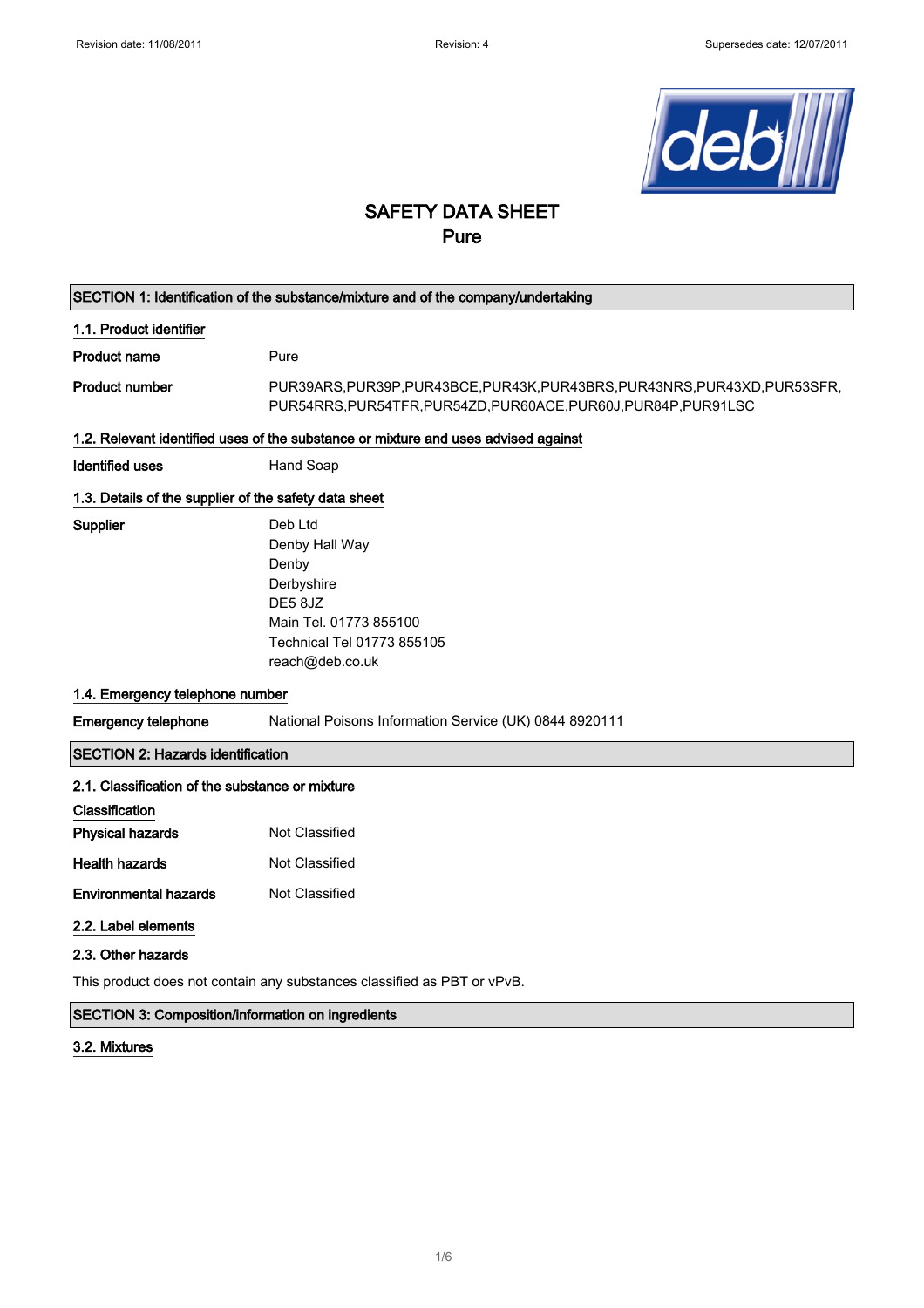INCI Aqua Potassium Tallate Potassium Cocoate Cocamide DEA Glycerin Trideceth-5 Sodium Citrate Sodium Chloride Tetrasodium EDTA Dimethyl Oxazolidine Parfum Butylphenyl Methylpropional Citronellol Benzyl Alcohol Benzyl Salicylate Alpha-Isomethyl Ionone

### SECTION 4: First aid measures

| 4.1. Description of first aid measures                     |                                                                                                                                                                                                                    |  |  |
|------------------------------------------------------------|--------------------------------------------------------------------------------------------------------------------------------------------------------------------------------------------------------------------|--|--|
| Inhalation                                                 | Not relevant. Unlikely route of exposure as the product does not contain volatile substances.                                                                                                                      |  |  |
| Ingestion                                                  | Rinse mouth thoroughly with water. Get medical attention if any discomfort continues.                                                                                                                              |  |  |
| Skin contact                                               | Not relevant.                                                                                                                                                                                                      |  |  |
| Eye contact                                                | Remove any contact lenses and open eyelids wide apart. Continue to rinse for at least 15<br>minutes. Continue to rinse for at least 15 minutes. Get medical attention promptly if symptoms<br>occur after washing. |  |  |
|                                                            | 4.2. Most important symptoms and effects, both acute and delayed                                                                                                                                                   |  |  |
| Inhalation                                                 | No specific symptoms known.                                                                                                                                                                                        |  |  |
| Ingestion                                                  | No specific symptoms known.                                                                                                                                                                                        |  |  |
| Skin contact                                               | Does not decompose when used and stored as recommended.                                                                                                                                                            |  |  |
| Eye contact                                                | May cause temporary eye irritation.                                                                                                                                                                                |  |  |
|                                                            | 4.3. Indication of any immediate medical attention and special treatment needed                                                                                                                                    |  |  |
| Notes for the doctor                                       | No specific recommendations.                                                                                                                                                                                       |  |  |
| <b>SECTION 5: Firefighting measures</b>                    |                                                                                                                                                                                                                    |  |  |
| 5.1. Extinguishing media                                   |                                                                                                                                                                                                                    |  |  |
| Suitable extinguishing media                               | The product is not flammable. Use fire-extinguishing media suitable for the surrounding fire.                                                                                                                      |  |  |
| 5.2. Special hazards arising from the substance or mixture |                                                                                                                                                                                                                    |  |  |
| <b>Hazardous combustion</b><br>products                    | No known hazardous decomposition products.                                                                                                                                                                         |  |  |
| 5.3. Advice for firefighters                               |                                                                                                                                                                                                                    |  |  |
| Protective actions during<br>firefighting                  | No specific firefighting precautions known.                                                                                                                                                                        |  |  |
| <b>SECTION 6: Accidental release measures</b>              |                                                                                                                                                                                                                    |  |  |

6.1. Personal precautions, protective equipment and emergency procedures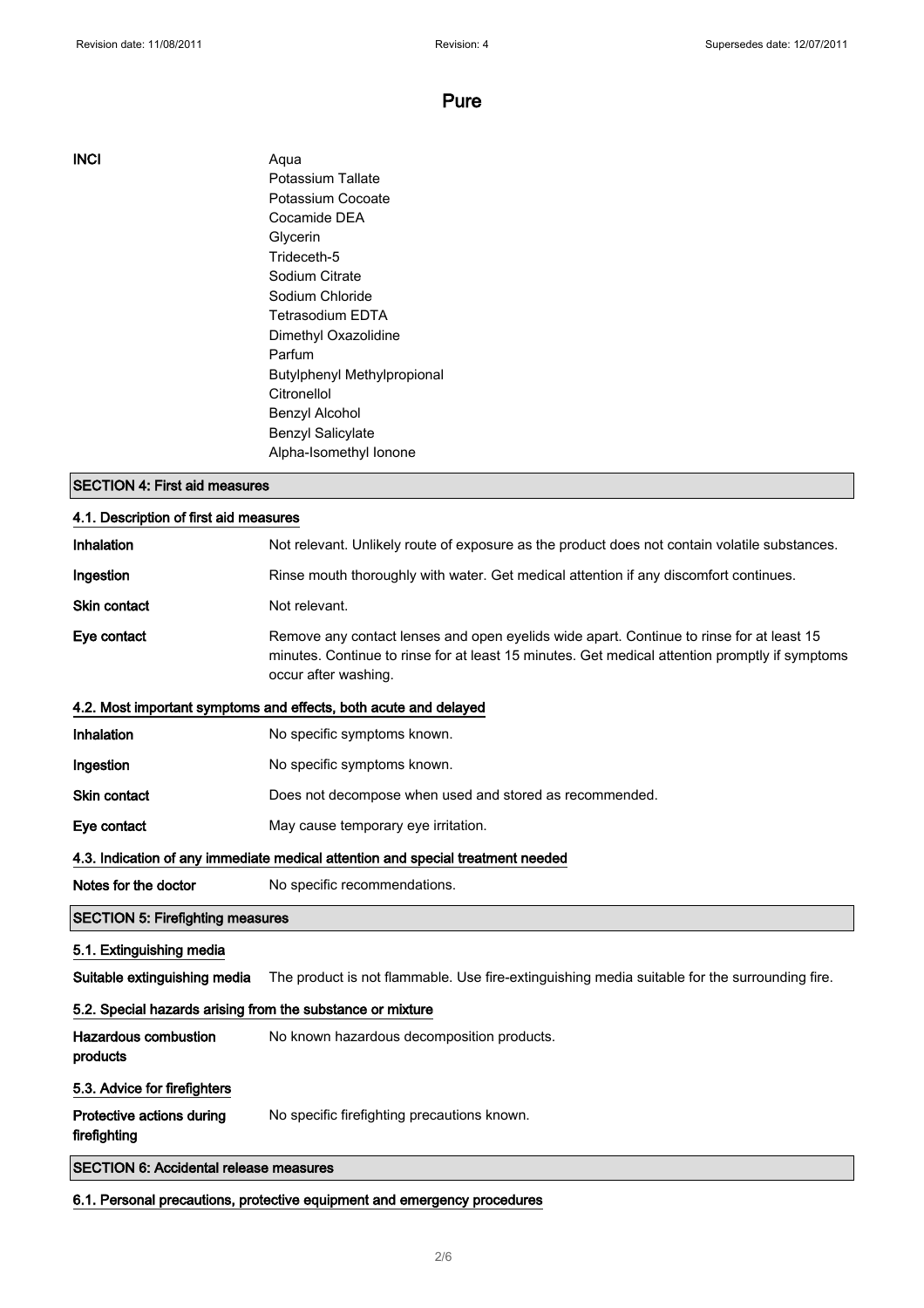| <b>Personal precautions</b>                                       | Avoid contact with eyes.                                                                                                                                                                                                                         |  |  |
|-------------------------------------------------------------------|--------------------------------------------------------------------------------------------------------------------------------------------------------------------------------------------------------------------------------------------------|--|--|
| 6.2. Environmental precautions                                    |                                                                                                                                                                                                                                                  |  |  |
| <b>Environmental precautions</b>                                  | Not considered to be a significant hazard due to the small quantities used.                                                                                                                                                                      |  |  |
| 6.3. Methods and material for containment and cleaning up         |                                                                                                                                                                                                                                                  |  |  |
| Methods for cleaning up                                           | Flush away spillage with plenty of water. Avoid contamination of ponds or watercourses with<br>washing down water. Absorb spillage with non-combustible, absorbent material. Do not<br>discharge into drains or watercourses or onto the ground. |  |  |
| 6.4. Reference to other sections                                  |                                                                                                                                                                                                                                                  |  |  |
| Reference to other sections                                       | For waste disposal, see Section 13.                                                                                                                                                                                                              |  |  |
| <b>SECTION 7: Handling and storage</b>                            |                                                                                                                                                                                                                                                  |  |  |
| 7.1. Precautions for safe handling                                |                                                                                                                                                                                                                                                  |  |  |
| <b>Usage precautions</b>                                          | Avoid contact with eyes.                                                                                                                                                                                                                         |  |  |
| 7.2. Conditions for safe storage, including any incompatibilities |                                                                                                                                                                                                                                                  |  |  |
| <b>Storage precautions</b>                                        | Store in closed original container at temperatures between 0°C and 30°C.                                                                                                                                                                         |  |  |
| 7.3. Specific end use(s)                                          |                                                                                                                                                                                                                                                  |  |  |
| Specific end use(s)                                               | The identified uses for this product are detailed in Section 1.2.                                                                                                                                                                                |  |  |
| <b>SECTION 8: Exposure Controls/personal protection</b>           |                                                                                                                                                                                                                                                  |  |  |
| 8.1. Control parameters                                           |                                                                                                                                                                                                                                                  |  |  |
| Ingredient comments                                               | No exposure limits known for ingredient(s).                                                                                                                                                                                                      |  |  |
| 8.2. Exposure controls                                            |                                                                                                                                                                                                                                                  |  |  |
| Appropriate engineering<br>controls                               | Not relevant.                                                                                                                                                                                                                                    |  |  |
| Eye/face protection                                               | Not relevant.                                                                                                                                                                                                                                    |  |  |
| <b>Hygiene measures</b>                                           | Not relevant.                                                                                                                                                                                                                                    |  |  |
| <b>Respiratory protection</b>                                     | No specific recommendations.                                                                                                                                                                                                                     |  |  |
| <b>SECTION 9: Physical and Chemical Properties</b>                |                                                                                                                                                                                                                                                  |  |  |
| 9.1. Information on basic physical and chemical properties        |                                                                                                                                                                                                                                                  |  |  |
| Appearance                                                        | Viscous liquid.                                                                                                                                                                                                                                  |  |  |
| Colour                                                            | Amber.                                                                                                                                                                                                                                           |  |  |
| Odour                                                             | Perfume.                                                                                                                                                                                                                                         |  |  |
| Solubility(ies)                                                   | Soluble in water.                                                                                                                                                                                                                                |  |  |
| 9.2. Other information                                            |                                                                                                                                                                                                                                                  |  |  |
| <b>SECTION 10: Stability and reactivity</b>                       |                                                                                                                                                                                                                                                  |  |  |
| 10.1. Reactivity                                                  |                                                                                                                                                                                                                                                  |  |  |
| Reactivity                                                        | There are no known reactivity hazards associated with this product.                                                                                                                                                                              |  |  |
| 10.2. Chemical stability                                          |                                                                                                                                                                                                                                                  |  |  |
| <b>Stability</b>                                                  | Stable at normal ambient temperatures.                                                                                                                                                                                                           |  |  |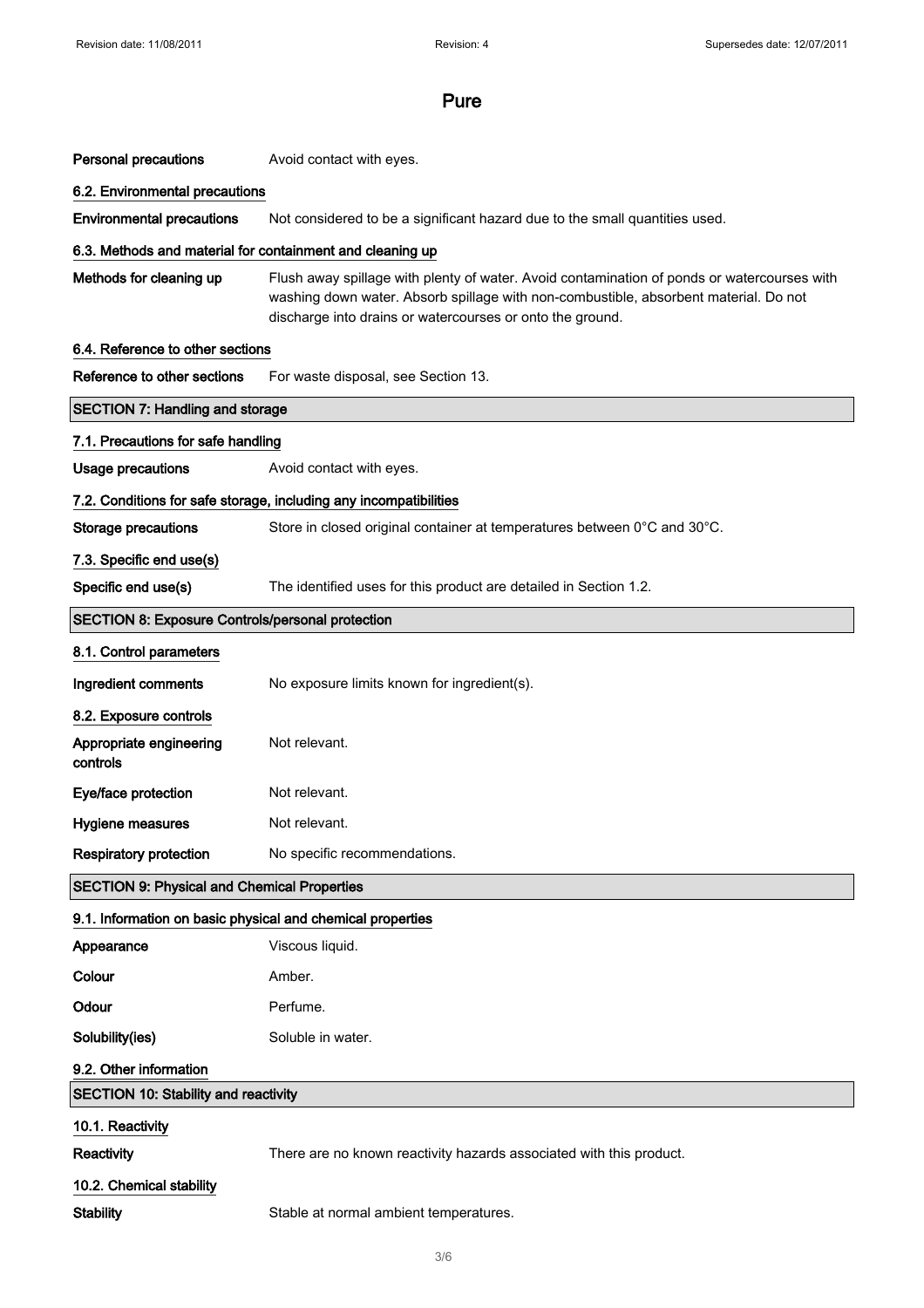|                                              | 10.3. Possibility of hazardous reactions                                                                                                                                                                                                                                                                                                                                                  |  |  |  |  |
|----------------------------------------------|-------------------------------------------------------------------------------------------------------------------------------------------------------------------------------------------------------------------------------------------------------------------------------------------------------------------------------------------------------------------------------------------|--|--|--|--|
| Possibility of hazardous<br>reactions        | None known.                                                                                                                                                                                                                                                                                                                                                                               |  |  |  |  |
| 10.4. Conditions to avoid                    |                                                                                                                                                                                                                                                                                                                                                                                           |  |  |  |  |
| <b>Conditions to avoid</b>                   | There are no known conditions that are likely to result in a hazardous situation.                                                                                                                                                                                                                                                                                                         |  |  |  |  |
| 10.5. Incompatible materials                 |                                                                                                                                                                                                                                                                                                                                                                                           |  |  |  |  |
| Materials to avoid                           | No specific material or group of materials is likely to react with the product to produce a<br>hazardous situation.                                                                                                                                                                                                                                                                       |  |  |  |  |
|                                              | 10.6. Hazardous decomposition products                                                                                                                                                                                                                                                                                                                                                    |  |  |  |  |
| Hazardous decomposition<br>products          | Does not decompose when used and stored as recommended.                                                                                                                                                                                                                                                                                                                                   |  |  |  |  |
| <b>SECTION 11: Toxicological information</b> |                                                                                                                                                                                                                                                                                                                                                                                           |  |  |  |  |
| 11.1. Information on toxicological effects   |                                                                                                                                                                                                                                                                                                                                                                                           |  |  |  |  |
|                                              |                                                                                                                                                                                                                                                                                                                                                                                           |  |  |  |  |
| Inhalation                                   | No specific health hazards known.                                                                                                                                                                                                                                                                                                                                                         |  |  |  |  |
| Ingestion                                    | May cause discomfort if swallowed.                                                                                                                                                                                                                                                                                                                                                        |  |  |  |  |
| Skin contact                                 | Skin irritation should not occur when used as recommended.                                                                                                                                                                                                                                                                                                                                |  |  |  |  |
| Eye contact                                  | May cause temporary eye irritation.                                                                                                                                                                                                                                                                                                                                                       |  |  |  |  |
| <b>SECTION 12: Ecological Information</b>    |                                                                                                                                                                                                                                                                                                                                                                                           |  |  |  |  |
| Ecotoxicity                                  | Not regarded as dangerous for the environment.                                                                                                                                                                                                                                                                                                                                            |  |  |  |  |
| 12.1. Toxicity                               |                                                                                                                                                                                                                                                                                                                                                                                           |  |  |  |  |
| 12.2. Persistence and degradability          |                                                                                                                                                                                                                                                                                                                                                                                           |  |  |  |  |
| Persistence and degradability                | The surfactant(s) contained in this product complies(comply) with the biodegradability criteria<br>as laid down in Regulation (EC) No. 648/2004 on detergents. Data to support this assertion<br>are held at the disposal of the competent authorities of the Member States and will be made<br>available to them at their direct request, or at the request of a detergent manufacturer. |  |  |  |  |
| 12.3. Bioaccumulative potential              |                                                                                                                                                                                                                                                                                                                                                                                           |  |  |  |  |
| <b>Bioaccumulative potential</b>             | No data available on bioaccumulation.                                                                                                                                                                                                                                                                                                                                                     |  |  |  |  |
| 12.4. Mobility in soil                       |                                                                                                                                                                                                                                                                                                                                                                                           |  |  |  |  |
| <b>Mobility</b>                              | The product is soluble in water.                                                                                                                                                                                                                                                                                                                                                          |  |  |  |  |
| 12.5. Results of PBT and vPvB assessment     |                                                                                                                                                                                                                                                                                                                                                                                           |  |  |  |  |
| Results of PBT and vPvB<br>assessment        | This product does not contain any substances classified as PBT or vPvB.                                                                                                                                                                                                                                                                                                                   |  |  |  |  |
| 12.6. Other adverse effects                  |                                                                                                                                                                                                                                                                                                                                                                                           |  |  |  |  |
| Other adverse effects                        | None known.                                                                                                                                                                                                                                                                                                                                                                               |  |  |  |  |
| <b>SECTION 13: Disposal considerations</b>   |                                                                                                                                                                                                                                                                                                                                                                                           |  |  |  |  |
| 13.1. Waste treatment methods                |                                                                                                                                                                                                                                                                                                                                                                                           |  |  |  |  |
|                                              |                                                                                                                                                                                                                                                                                                                                                                                           |  |  |  |  |

General information When handling waste, the safety precautions applying to handling of the product should be considered.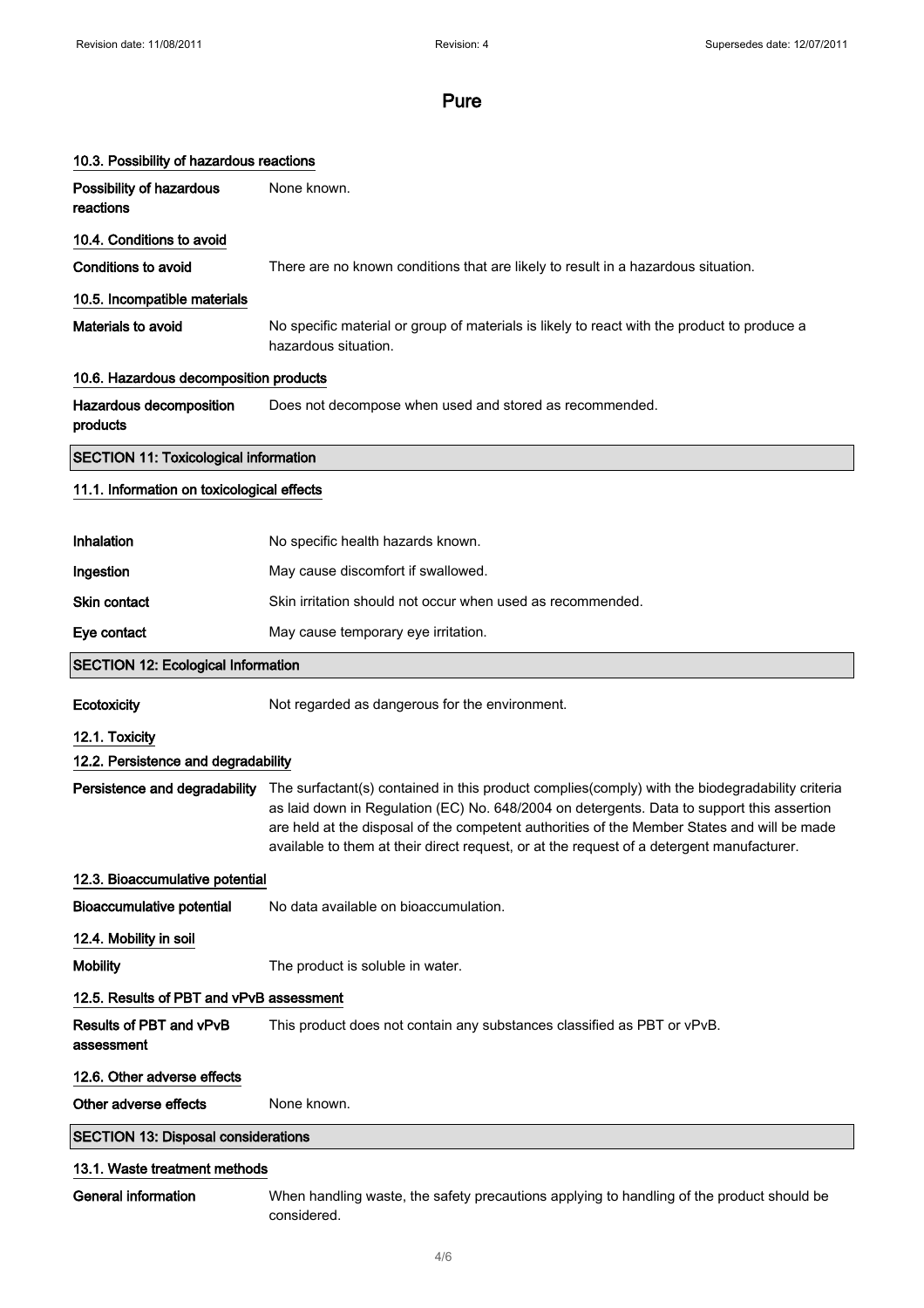# Disposal methods Dispose of waste to licensed waste disposal site in accordance with the requirements of the local Waste Disposal Authority. SECTION 14: Transport information Road transport notes Not classified. Rail transport notes Not classified. Sea transport notes Not classified. Air transport notes Not classified. 14.1. UN number Not applicable. 14.2. UN proper shipping name Not applicable. 14.3. Transport hazard class(es) Not applicable. 14.4. Packing group Not applicable. 14.5. Environmental hazards Environmentally hazardous substance/marine pollutant No. 14.6. Special precautions for user Not applicable. 14.7. Transport in bulk according to Annex II of MARPOL73/78 and the IBC Code Transport in bulk according to Not applicable. Annex II of MARPOL 73/78 and the IBC Code SECTION 15: Regulatory information 15.1. Safety, health and environmental regulations/legislation specific for the substance or mixture EU legislation This is a cosmetic product regulated by Directive 76/768 EEC (as amended) & Regulation EC no 1223/2009 (as amended) and is thus exempt from the Safety Data Sheet requirements of Regulation EC no 453/2010. It is also exempt from the classification and labelling rules of the Dangerous Preparations Directive 1999/45/EC and the Classification, Labelling and Packaging Regulation (EC) No 1272/2008. Water hazard classification WGK 1 15.2. Chemical safety assessment No chemical safety assessment has been carried out. SECTION 16: Other information

Revision comments NOTE: Lines within the margin indicate significant changes from the previous revision. New SDS Software

Revision date 11/08/2011